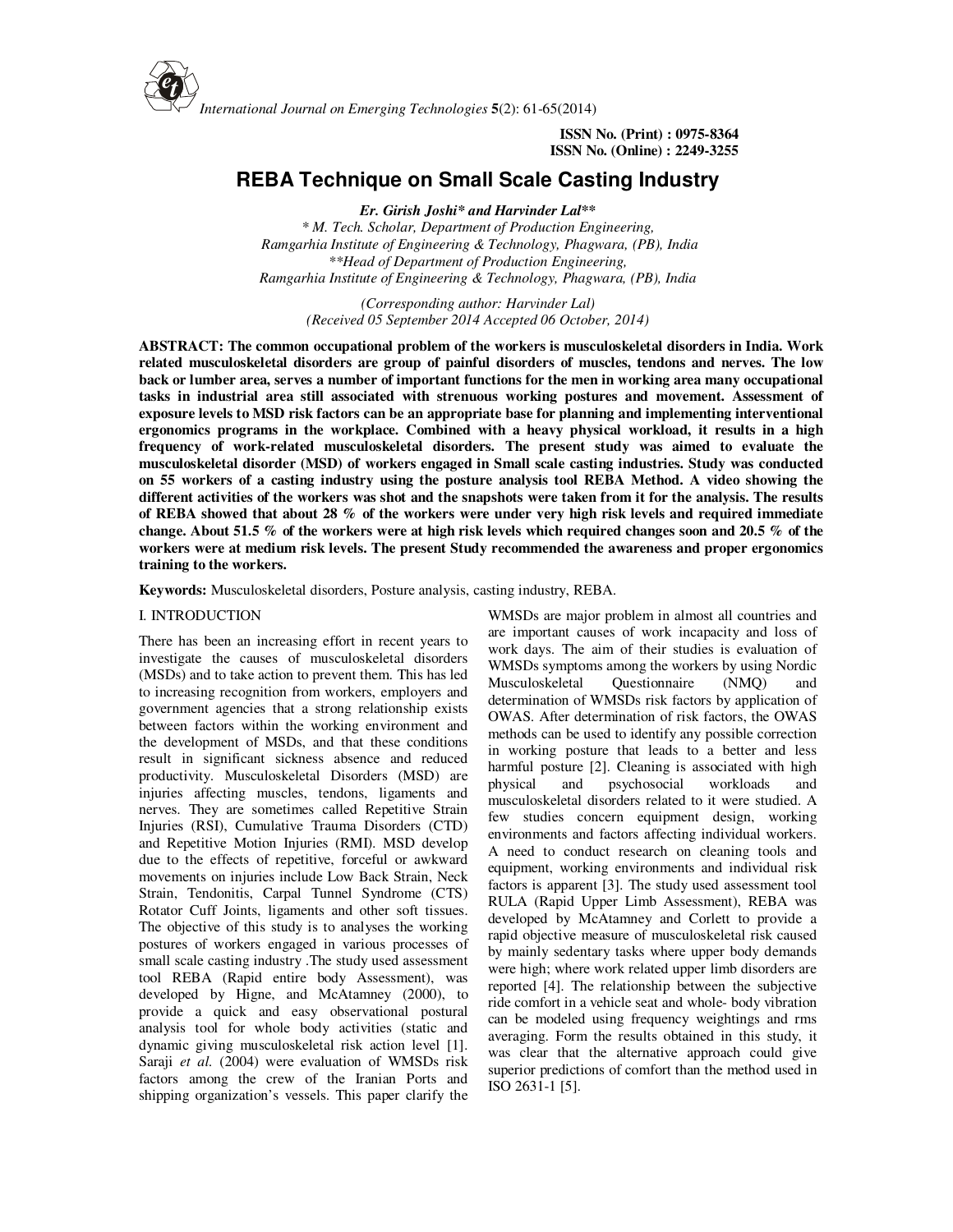Musculoskeletal disorders (MSDs) are common health problem throughout the world. Work related musculoskeletal disorders are group of painful disorders of muscles, tendons and nerves, recommended the awareness and proper ergonomics training to the workers [6]. A significant proportion of the works are working in very bad postures. The study recommended proposed that there is dire need of implementation of ergonomics intervention with proper awareness among worker [7].

## **II. MATERIAL AND METDHODS**

The study was done in small scale casting industry in Jalandhar Region. A video of different sections like Pouring , Mould making , Furnace loading and grinding etc. showing different movements of the workers during an activity was recorded. Snapshots of 55 workers working in different sections were

obtained. The snapshots were analyzed to fill the scores in REBA.

## **III. REBA METHOD**

REBA Method is a quick and easy to use observational postural analysis tool for whole body activities and giving a musculoskeletal risk action level. The method is similar to RULA tool where the assessor assigns scores to postures and body alignment based on body part diagram. Load, Force and coupling scores are added to calculation for the body and then final score for both groups are summated to form the final action score. The REBA method evaluate the ergonomics risk factor by observation the posture of employees while they working at their workstation directly (Hignet and McAtamney 2000). Postural and biomechanical loading was assessed on the entire body by valid REBA method.



**Table 1. Analysis of REBA.** 

| <b>REBA SCORE</b> | Risk level | <b>ACTION LEVEL</b>                                              |
|-------------------|------------|------------------------------------------------------------------|
|                   | Negligible | Corrective action including further assessment is not necessary  |
| 2 to 3            | Low        | Corrective action including further assessment may be necessary  |
| 4 to 7            | Medium     | Corrective action including further assessment is necessary      |
| 8 to 10           | High       | Corrective action including further assessment is necessary soon |
| 11 to 15          | Very high  | Corrective action including further assessment is necessary now  |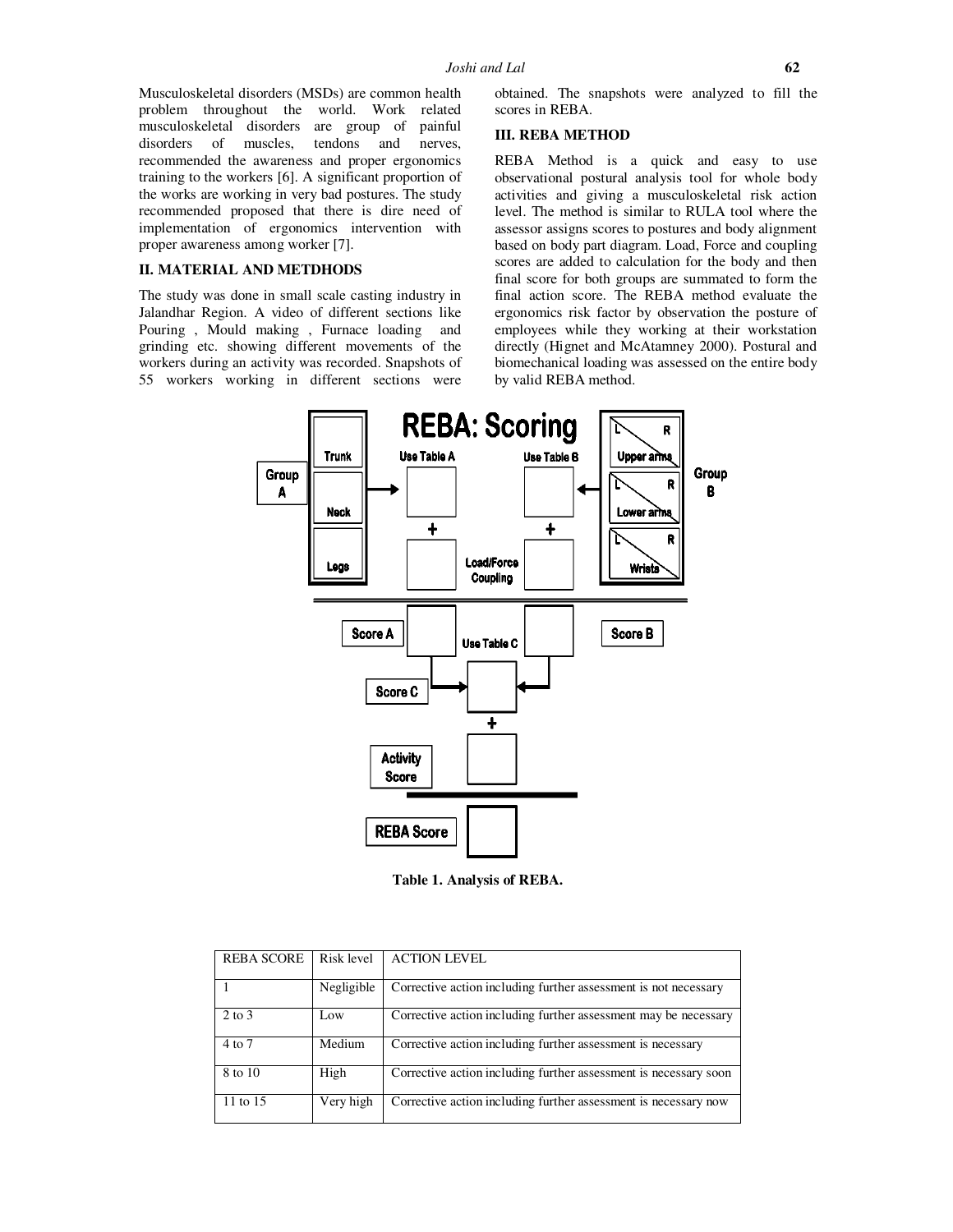We used several score in this method with the help of REBA score sheet, that the scores evaluate the posture of different body parts Neck, Trunk and Legs give posture score A with the help of standard Table and Upper Arm, Lower Arm, Wrist, and Wrist twist give the posture score B with the help of standard Table. The loading or coupling scores were added to posture scores A and posture score B to obtain scores A and B, respectively (McAtamney and Corlett 1993). Combination of scores A and score B give the Grand score with the use of standard Table and table score C is obtained. After this the activity score is added in the table score C the final REBA score is obtained. The range of Grand scores varies from 1 to 11 and reflects the musculoskeletal loading associated with the worker's posture. Whereas low scores of 1 indicate that the work posture is acceptable if not maintained or repeated for long time (action level 1), For low score of 2 to 3, further investigation is needed and changes may be necessary (action level 2). Investigation and changes are required for scores of 4 to 7 (action level 3). Further investigation and changes are required soon for score of 8 to 10 (action level 4). Further investigation and the changes required immediately for the score of 11 and onward. REBA action level is shown in Table 1. REBA score 1 show the negligible risk level, REBA score 2 to 3 shows the low level risk, REBA score 4 to 7 shows the medium level risk, REBA score 8 to 10 shows the high level risk. REAB score 11 to 12 shows very high level risk. Figure 2 to 5 shows the work of worker at different processes in awkward posture like Pouring, mould making, furnace loading, and grinding process.





Odd posture in Pouring Odd posture in mould making



Odd posture in furnace loading Odd posture in grinding



## **IV. RESULTS**

The results of the REBA assessment of the Workers are shown in Table 2, 3. According to this technique of posture analysis 20.5 % of workers are working in medium Risk Level Posture requires further assessment and change necessary. About 51.5 % workers were found be at high risk level and require further assessment and change necessary soon. Around 28 % workers are working in posture of very high risk level

and require further assessment and change now. These results reveal that all categories of the risk levels exist in jobs postures from left to right positions. In First category Pouring as shown in a table 7.9 % of this category is of medium level risk in which investigation is required and changes are necessary 24.6 % of this category is calculated to be as high level risk and rest 67.3 % is of very high level risk.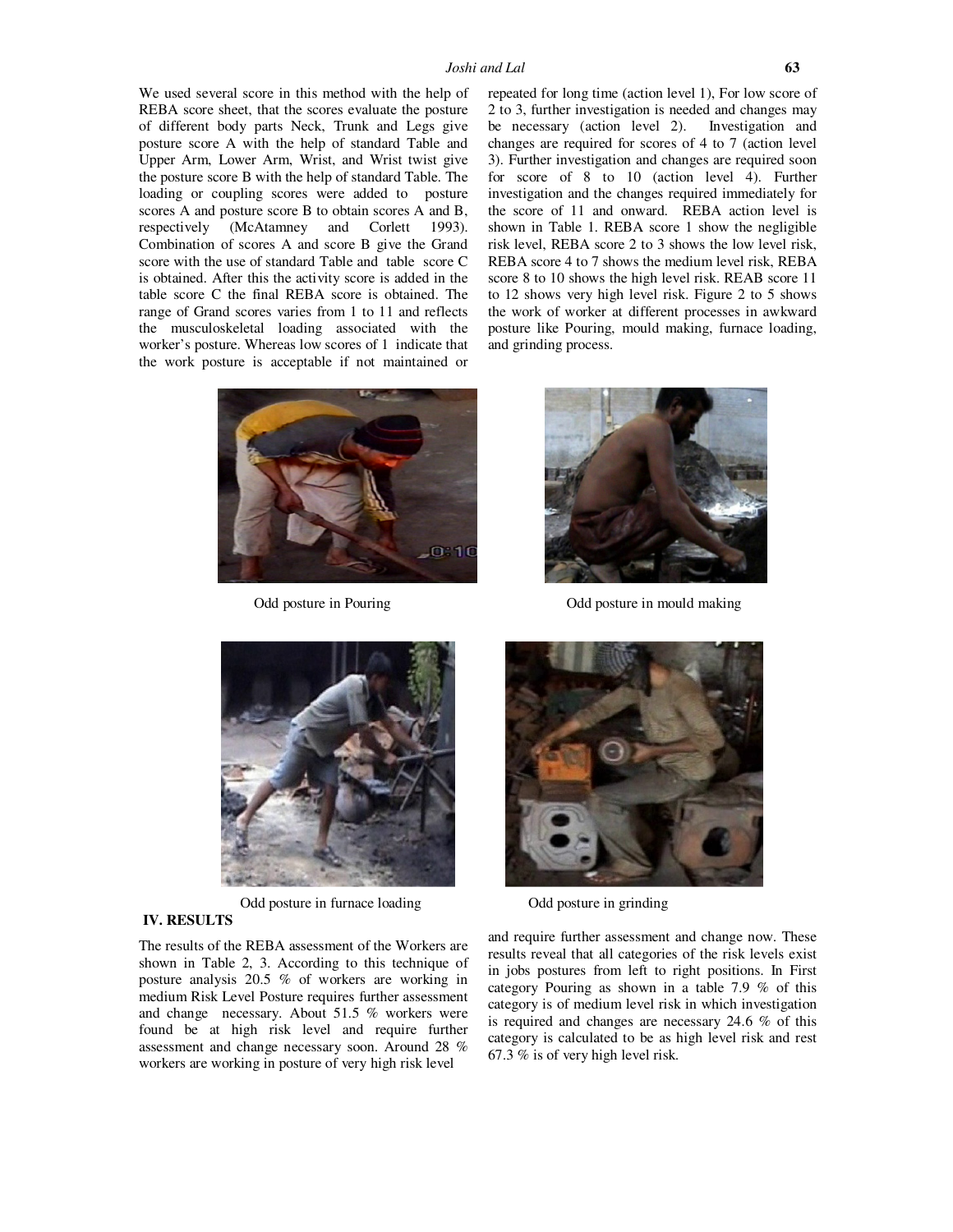Investigations are to be done immediately and changes are needed as soon as possible. Next category in the Table 2 is of Mould making 27% of this category is of medium level risk in which investigation is required and changes are necessary, 70.5 % of this category is calculated to be as high level risk, take necessary action soon and rest 2.5 % is of very high level risk, Investigations are to be done immediately and changes are needed now. Next category is Furnace loading 30% of this category is of medium risk level in which investigation is required and changes necessary, 46 % of this category is calculated to be as high level risk, take necessary action soon and rest  $24\%$  is of very high level risk, Investigations are to be done immediately and changes are needed now. last category is Grinding 16.6% of this category is of medium level risk in which investigation is required and changes are necessary, 66.6% of this category is calculated to be as high level risk, take necessary action soon, rest 16.6 % is of very high level risk. Investigations are to be done immediately and changes are needed now. As mentioned in the above processes examinations are to be made to check whether the methods can be improved to reduce the load on the worker and he could perform his duties with-full-efforts. As mentioned in the above processes examinations are to be made to check whether the methods can be improved to reduce the load on the worker and he could perform his duties with full efforts. Table-2 shows the No. of posture with REBA score in each section and. No. of posture left hand and right hand with percentage and risk level shown in Table 3.

| Table 2: Number of posture with REBA score in each section and Abbreviations are $L = Left$ , |                          |  |  |
|-----------------------------------------------------------------------------------------------|--------------------------|--|--|
|                                                                                               | $R =$ Right & T = Total. |  |  |

| <b>Process</b>     | Reba score |          |          |                |          |            |    |         |                |     |                |     |    |                |     |
|--------------------|------------|----------|----------|----------------|----------|------------|----|---------|----------------|-----|----------------|-----|----|----------------|-----|
|                    |            |          |          | $2$ to $3$     |          | $4$ to $7$ |    | 8 to 10 |                |     | 11 to 15       |     |    |                |     |
|                    | L          | R        | T        | L              | R        | T          | L  | R       | T              | L   | R              | T   | L  | $\mathbf R$    | T   |
| Pouring            | $\Omega$   | $\theta$ | $\theta$ | $\theta$       | $\Omega$ | $\Omega$   | 5  | 6       | 11             | 18  | 16             | 34  | 46 | 47             | 93  |
| Mould<br>Making    | $\Omega$   | $\theta$ | $\theta$ | $\mathbf{0}$   | $\Omega$ | $\Omega$   | 27 | 27      | 54             | 72  | 69             | 141 | 1  | $\overline{4}$ | 5   |
| Furnace<br>Loading | $\Omega$   | $\theta$ | $\theta$ | $\overline{0}$ | $\Omega$ | $\Omega$   | 8  | 7       | 15             | 11  | 12             | 23  | 6  | 6              | 12  |
| Grinding           | $\theta$   | $\theta$ | $\theta$ | $\theta$       | $\Omega$ | $\Omega$   |    | 1       | $\overline{2}$ | 4   | $\overline{4}$ | 8   | 1  |                | 2   |
| Total              | $\theta$   | $\theta$ | $\Omega$ | $\theta$       | $\Omega$ | $\Omega$   | 41 | 41      | 82             | 105 | 101            | 206 | 54 | 58             | 112 |

| Table . |
|---------|
|---------|

| Reba score | <b>Risk level</b> | No.<br>of<br>posture | worker's     | $\%$<br>of<br>workers<br>age<br>posture |          |  |
|------------|-------------------|----------------------|--------------|-----------------------------------------|----------|--|
|            |                   | Left                 | <b>Right</b> | Left                                    | Right    |  |
|            | Negligible        |                      |              | $\theta$                                | $\theta$ |  |
| $2$ to $3$ | Low level         |                      | $\theta$     | $\Omega$                                | $\theta$ |  |
| 4 to 7     | Medium level      | 41                   | 41           | 20.5                                    | 20.5     |  |
| 8 to 10    | High Level        | 105                  | 101          | 52.5                                    | 50.5     |  |
| 11 to 13   | Very high level   | 54                   | 58           | 27                                      | 29       |  |
|            | Total             | 200                  | 200          |                                         |          |  |

#### **V. DISCUSSIONS**

 After visiting various small scale industries, it was observed that in the small scale industries the ergonomics is hardly given preferences and the space provided to the workers is not appropriate. Workers are performing the operations under great difficulties and bear stress on their bodies. This is due to several reasons as justified by the photographs taken of the workers performing the operations.

By using REBA method, it was observed that in every category of processes taken into consideration, each

worker is under muscular stress. This has been shown by the percentage calculated from the REBA Score Sheet which is based on the posture analysis of photographs of the worker taken from different small scale industries.